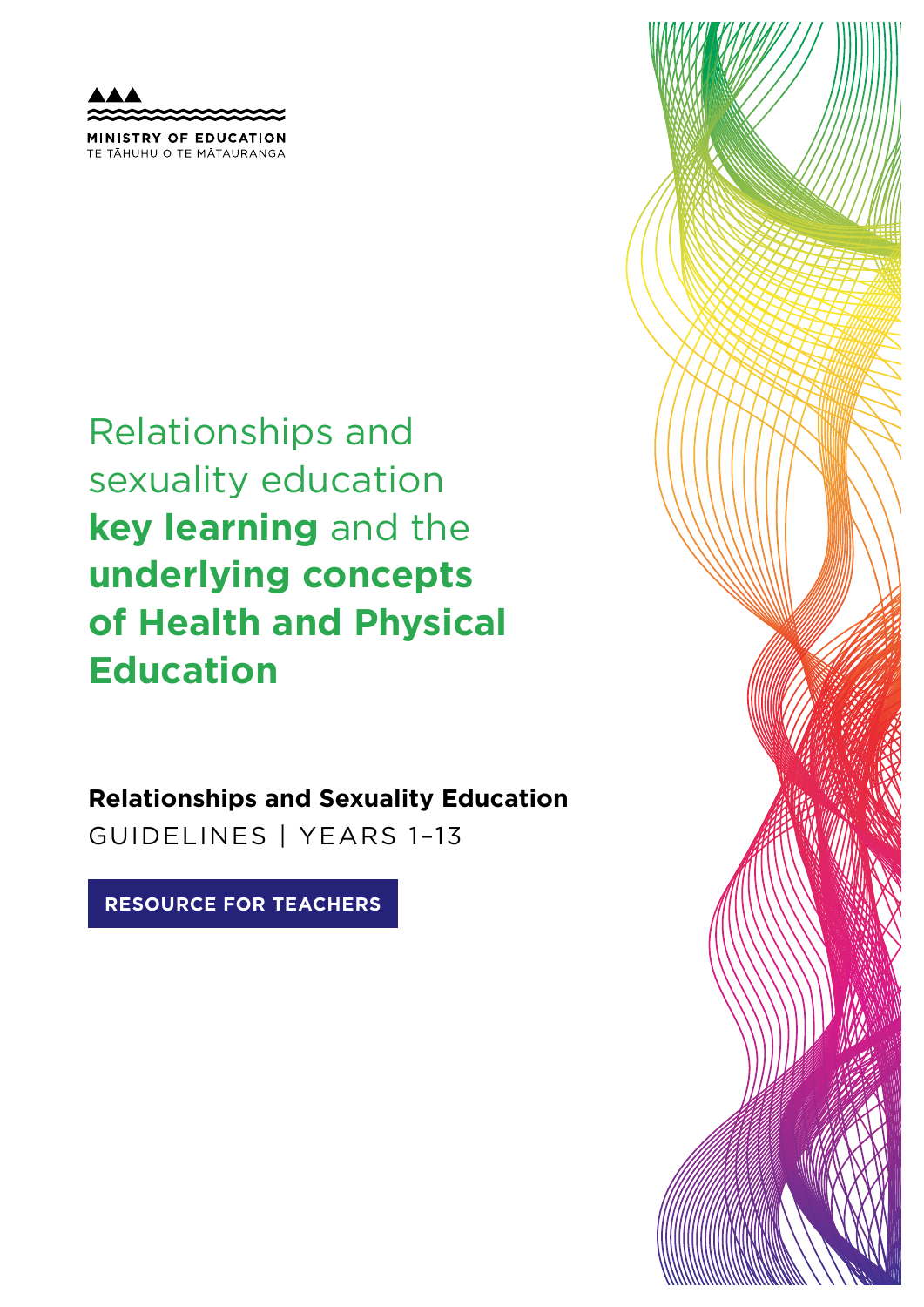The explanation of the underlying concepts in this document expands the understanding of the key learning in the *Relationships and Sexuality Education* guides, as connected to the Health and Physical Education learning area (HPE) in *The New Zealand Curriculum* (NZC).

The key learning statements across levels 1–8 ( *Relationships and Sexuality Education* guide Years 1–8 pages 30–33, and *Relationships and Sexuality Education* guide Years 9–13 pages 35–39) gives focus to the contextual (topic) related aspects of RSE, whereas this explanation of the way the HPE underlying concepts develop across NZC levels 1–8 aims to:

- Add conceptual depth to teachers' understanding of the RSE knowledge indicated in these key learning statements.
- Frame the scope and meaning of what is intended by these key learning statements, e.g. that learning about *physical* changes during puberty is still within a holistic understanding of wellbeing (hauora), or that learning about *personal* identity is still in consideration of those around us and our communities (socioecological perspective), or that taking action is about learning skills to know how to carry out a *wellbeing promotion* process (health promotion), or that to promote equity and *social justice* by being inclusive also requires consideration of what is fair for all (attitudes and values).
- Show in broad terms how RSE knowledge develops, steps up and progresses conceptually across the NZC levels (when this is not always apparent in the topic matter noted in the key learning statements — see also the relationships learning progressions).  $\mathbb Q$  link to our progressions
- Establish RSE knowledge as HPE curriculum knowledge — because it is grounded in these underlying concepts.

When planning learning programmes, these underlying concepts explanations can be used in addition to the key learning statements as a way to:

- Identify 'big questions' or the overarching aims of programmes that frame RSE learning as part of local curriculum design, from which classand learner-specific learning intentions and success criteria can be developed.
- Help 'pitch' the learning to reflect learner needs in relation to NZC levels, and select or adapt resources to align with these learning needs.
- Check on planning to ensure that the conceptual building blocks and transferable knowledge needed across all learning in health education (including mental health, food and nutrition, and body care and physical safety, as well as RSE) are being developed within and across the curriculum levels.
- Evaluate the suitability of RSE new resources, or judge the appropriateness of programmes being offered by external providers.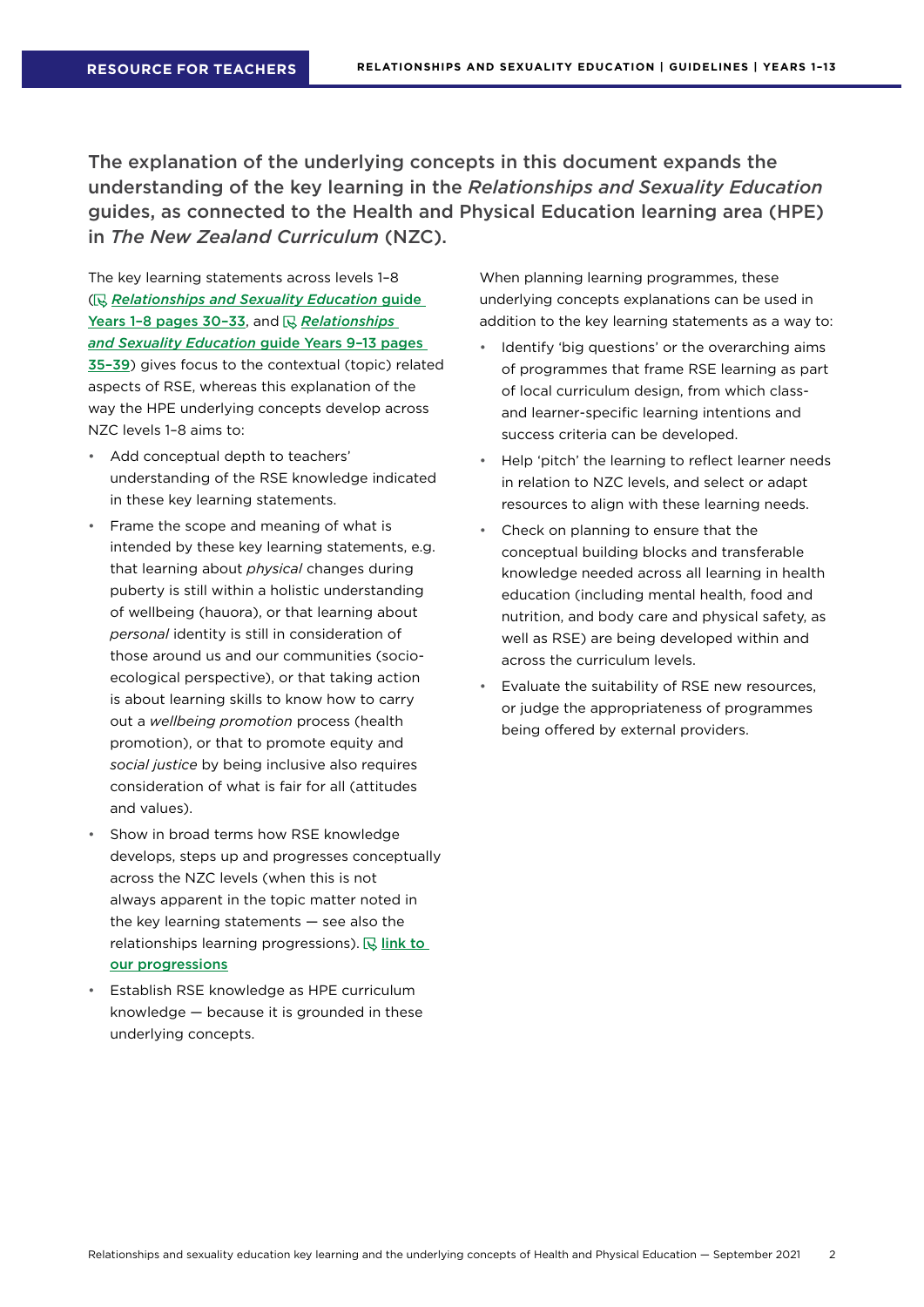| <b>HAUORA</b>                                     | The holistic approach to RSE is based on the concept of hauora. This approach<br>recognises that all relationships have social, mental and emotional, and spiritual<br>dimensions, as well as physical dimensions. These aspects are interrelated.                                                                                                                                         |
|---------------------------------------------------|--------------------------------------------------------------------------------------------------------------------------------------------------------------------------------------------------------------------------------------------------------------------------------------------------------------------------------------------------------------------------------------------|
| SOCIO-<br><b>ECOLOGICAL</b><br><b>PERSPECTIVE</b> | Through the socio-ecological perspective, a konga examine the social and<br>cultural contexts that affect how people learn about, understand and express<br>their relationships, gender, and sexuality. This perspective enables a konga<br>to look critically at culturally-based values and beliefs, and how they affect<br>individuals and society.                                     |
| <b>HEALTH</b><br><b>PROMOTION</b>                 | Akonga can take health promotion action within schools and communities to<br>advocate for access to services, to raise awareness of sexuality and gender<br>issues, to work against discrimination, and to show support for diversity. Akonga<br>can be involved in communicating between schools and communities in relation<br>to gender and sexuality issues and programmes.            |
| <b>ATTITUDES</b><br><b>AND VALUES</b>             | RSE programmes are underpinned by the values of social justice and equity.<br>Akonga can explore diverse values, and learn about respect and about care<br>and concern for themselves and other people. They can examine how values<br>are expressed in relationships and in different groups and contexts. They can<br>develop understandings around ethics, rights and responsibilities. |

These underlying concepts are used in combination to give shape and purpose to knowledge learning in RSE. As these underlying concepts are applied to RSE-related topics in developmentally more complex ways, it helps to show and understand learning progression in RSE.

These concepts are mutually defining, so that the learning of RSE subject knowledge in relation to one underlying concept then leads onto the way the learning develops through to the other concepts, giving a sense of overlapping ideas or, rather, a continuity and connectedness of ideas which is demonstrated in the following examples.

The application of the underlying concepts for curriculum levels 1–4 have been collapsed into just two levels, on the understanding that abstract conceptual ideas will generally develop more slowly at primary school levels and grow more quickly at secondary school as ākonga develop their capacity for critical thinking and literacy capabilities.

These ideas are indicative only and not an exhaustive list of possibilities. RSE teaching and learning resources expand these ideas.  $\mathbb{R}$  link to MoE Sexuality curriculum in action titles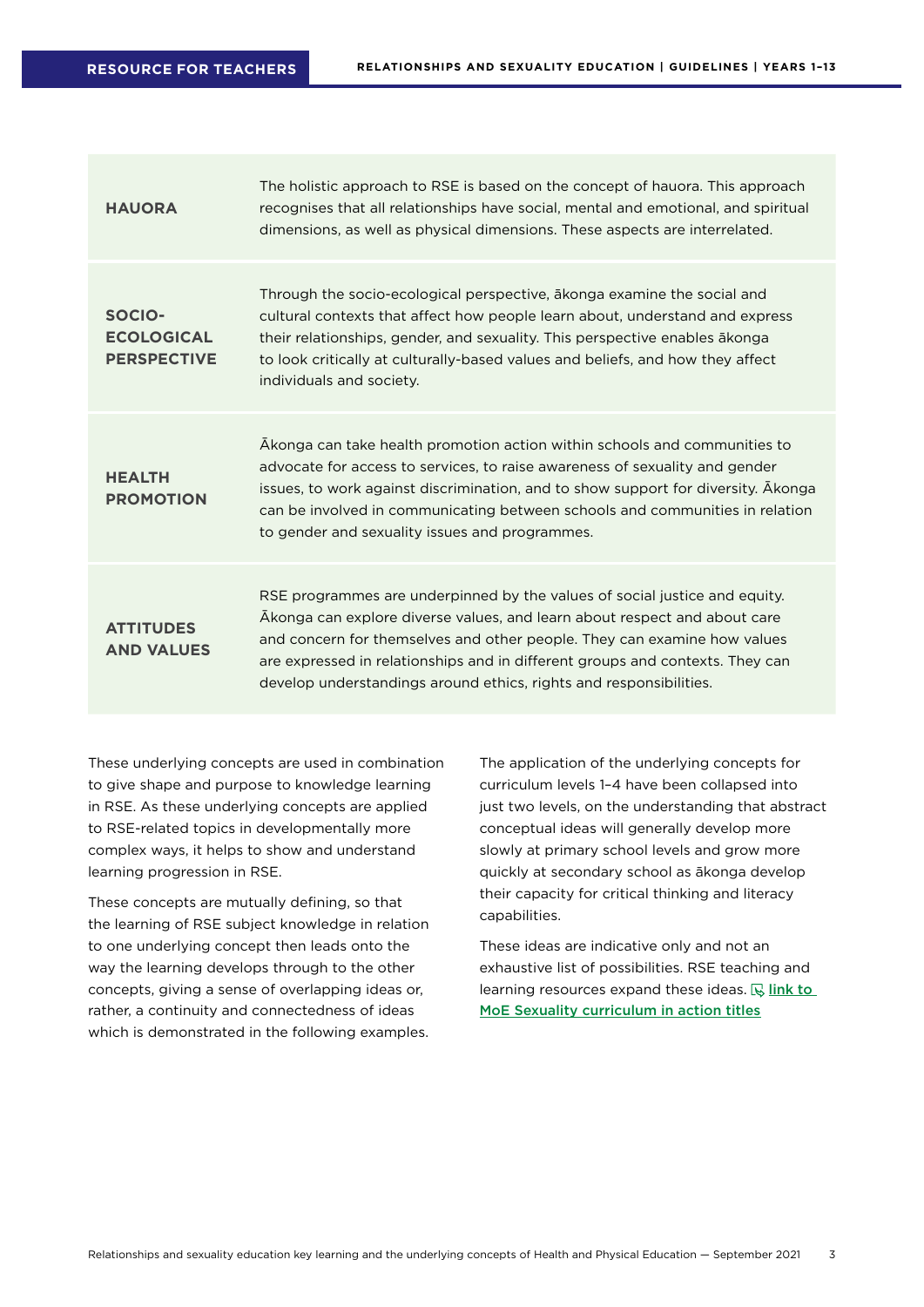| <b>NZC LEVEL 1</b>                                  |                                                                                                                                                                                                                                                                                                                                                                                                                                                                                                                                                                                                                                                                                                                                                                                                                                                                                                                                                                    |
|-----------------------------------------------------|--------------------------------------------------------------------------------------------------------------------------------------------------------------------------------------------------------------------------------------------------------------------------------------------------------------------------------------------------------------------------------------------------------------------------------------------------------------------------------------------------------------------------------------------------------------------------------------------------------------------------------------------------------------------------------------------------------------------------------------------------------------------------------------------------------------------------------------------------------------------------------------------------------------------------------------------------------------------|
| <b>HAUORA</b>                                       | With support, a konga are able to identify and name or describe aspects of<br>wellbeing related to the dimensions of hauora. They can name feelings and express<br>these, and talk about the benefits of having the support of friends and whanau.<br>They can discuss the ways they are similar and different to other people and what<br>they like about themselves and others. Akonga know about body safety, including<br>hygiene and appropriate touching. They can recognise body parts, including<br>genitals, and name them (in te reo Māori and in English), and understand basic<br>concepts about reproduction.                                                                                                                                                                                                                                                                                                                                         |
| <b>SOCIO-ECOLOGICAL</b><br><b>PERSPECTIVE (SEP)</b> | Akonga can talk about themselves in relation to a range of wellbeing situations,<br>and share their ideas about their needs and wants in relationships with friends<br>and whanau. They can describe aspects of their local environment (class, school<br>or community) that connect with wellbeing, such as ways of belonging and<br>manaakitanga, and about roles and responsibilities at school. They know how<br>to be a good friend and communicate, learn, work and play with a diverse range<br>of other people.                                                                                                                                                                                                                                                                                                                                                                                                                                            |
| <b>HEALTH PROMOTION</b><br>(HP)                     | Actions are largely participatory, with a konga growing their vocabulary around<br>ways of working that promote wellbeing for themselves and others. They can<br>contribute to teacher-supported planning of health promoting activities for<br>their class or school community. Akonga are able to express their own feelings<br>and needs, and can listen and be sensitive to others by showing aroha, care,<br>respect and manaakitanga in a range of contexts. They can demonstrate the use<br>of personal and interpersonal skills that promote whanaungatanga and support<br>wellbeing, like sharing and cooperating, listening and affirming. They can use<br>strategies to keep themselves safe (including basic safety strategies online and<br>on devices). Akonga know who to trust and how to ask for help, and they know<br>how to stand up for themselves and others (e.g. if there is unfairness, teasing,<br>bullying, or inappropriate touching). |
| <b>ATTITUDES AND</b><br><b>VALUES (A&amp;V)</b>     | Akonga demonstrate a growing vocabulary to express ideas related to having a<br>positive attitude to their wellbeing (and that of others), as well as ways of showing<br>fairness, respect, and care and concern for self and others, and these values are<br>demonstrated through learning activities. They are learning how to accept and<br>celebrate difference in a range of contexts, including in games, play, classroom<br>activities and at home.                                                                                                                                                                                                                                                                                                                                                                                                                                                                                                         |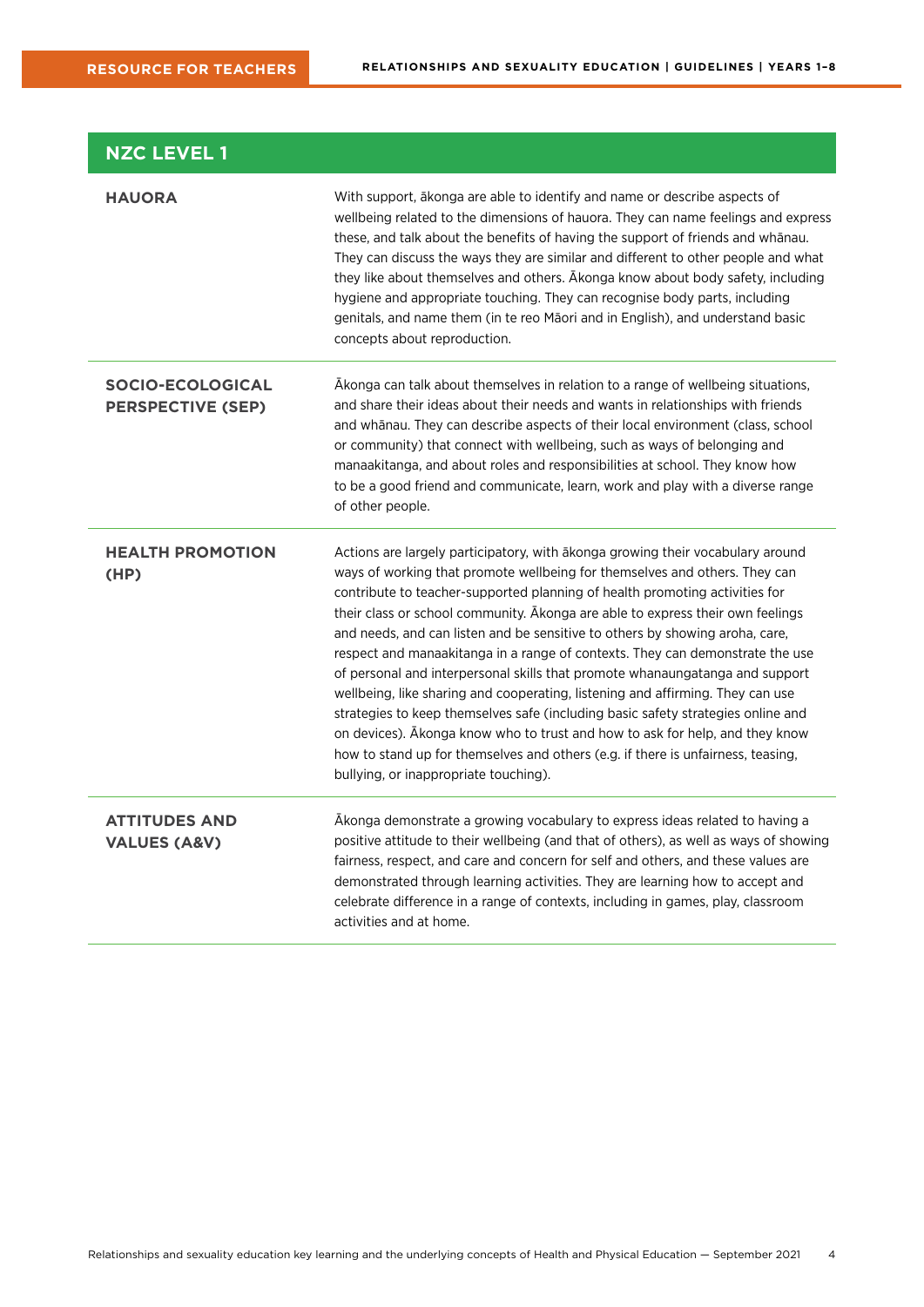| <b>NZC LEVEL 2</b>                                  |                                                                                                                                                                                                                                                                                                                                                                                                                                                                                                                                                                                                                                                                                                                                                                                                                                                                                                                                                                                                       |
|-----------------------------------------------------|-------------------------------------------------------------------------------------------------------------------------------------------------------------------------------------------------------------------------------------------------------------------------------------------------------------------------------------------------------------------------------------------------------------------------------------------------------------------------------------------------------------------------------------------------------------------------------------------------------------------------------------------------------------------------------------------------------------------------------------------------------------------------------------------------------------------------------------------------------------------------------------------------------------------------------------------------------------------------------------------------------|
| <b>HAUORA</b>                                       | With support, ākonga are able to identify and name or describe aspects of<br>wellbeing related to the dimensions of hauora. They can identify a range of feelings<br>and express these, and talk about these in relation to wellbeing. They can discuss<br>the ways they are similar and different to other people, and what they like about<br>themselves and others. They understand that personal identities differ (e.g. in terms<br>of gender, ethnicity, language, belief systems and whakapapa). They know about<br>human anatomy, about how bodies are diverse and how they change over time,<br>and about human reproductive processes.                                                                                                                                                                                                                                                                                                                                                      |
| <b>SOCIO-ECOLOGICAL</b><br><b>PERSPECTIVE (SEP)</b> | Akonga can talk about themselves in relation to a range of wellbeing situations,<br>and share their ideas about their needs and wants in relationships with friends<br>and whanau. They are developing understanding around the meaning of consent<br>in a range of contexts, including online situations. Akonga can describe aspects of<br>their local environment (class, school or community) and how these connect with<br>wellbeing, such being able to identify gender stereotypes. They are developing<br>understanding about the difference between gender and sex, and know that there<br>are diverse gender and sexual identities in society.                                                                                                                                                                                                                                                                                                                                              |
| <b>HEALTH PROMOTION</b><br>(HP)                     | Actions are largely participatory, with ākonga growing their vocabulary around<br>ways of working that promote wellbeing for themselves and others. They are<br>able to name and express a wide range of feelings, and use skills to manage<br>their feelings. They can demonstrate the use of personal and interpersonal skills<br>that support wellbeing, as they engage positively with peers and others during<br>play, games, classroom activities and online, such as through listening, affirming<br>others, waiting, taking turns, recognising others' feelings and respecting them, and<br>showing manaakitanga, aroha and responsibility). They are able to give and receive<br>consent (e.g. at the doctor, in the playground or online). They can contribute to<br>teacher-supported planning of health-promoting activities for their class or school<br>community, such as contributing to and following guidelines that support inclusive<br>environments in the classroom and school. |
| <b>ATTITUDES AND</b><br><b>VALUES (A&amp;V)</b>     | Ākonga demonstrate a growing vocabulary to express ideas related to having a<br>positive attitude to their wellbeing (and that of others), as well as ways of showing<br>fairness, respect, and care and concern for self and others, and these values are<br>demonstrated through learning activities. They are learning how to recognise what<br>is fair and unfair in a range of contexts, including in games, play, classroom activities<br>and at home.                                                                                                                                                                                                                                                                                                                                                                                                                                                                                                                                          |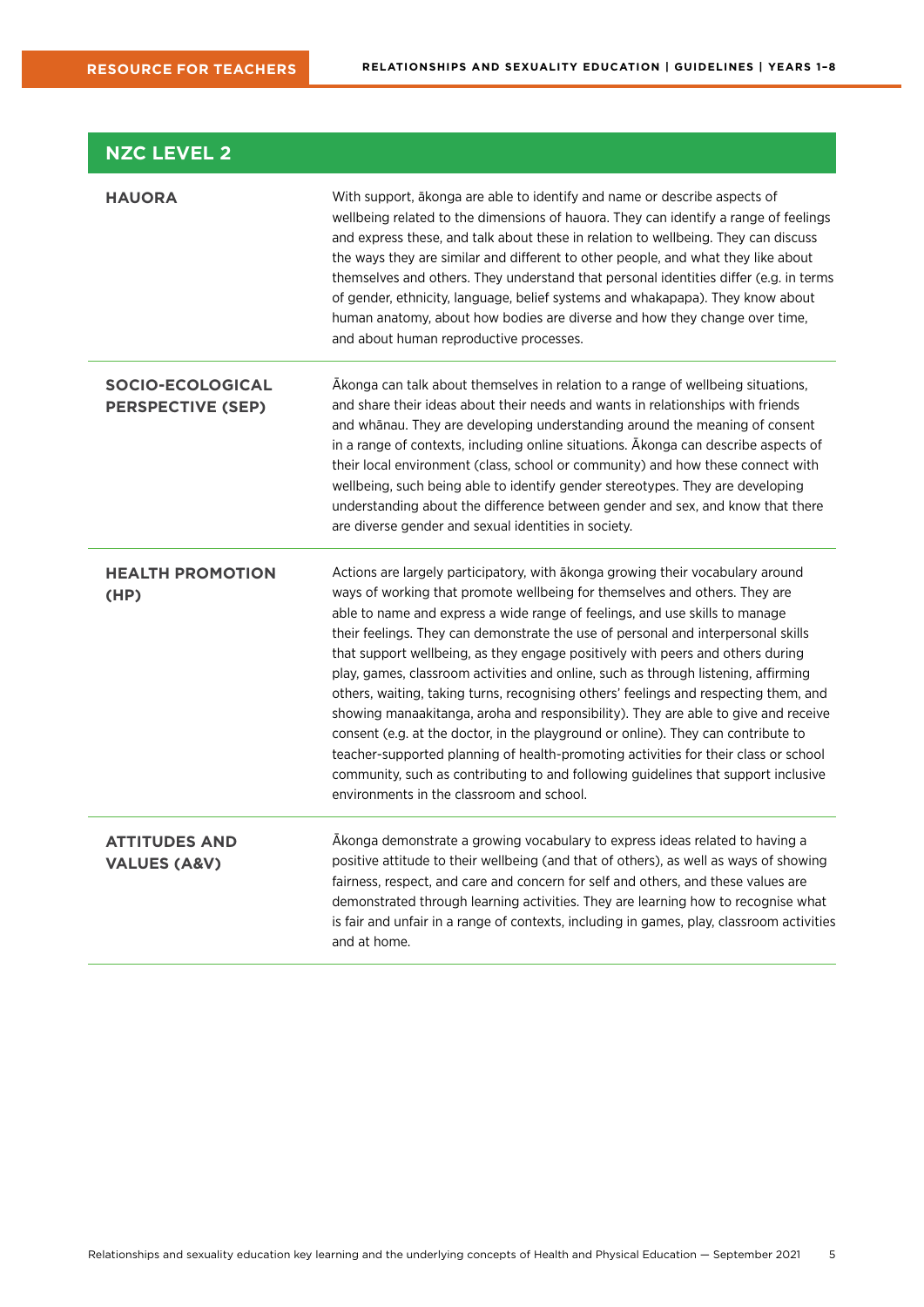| <b>NZC LEVEL 3</b>                                  |                                                                                                                                                                                                                                                                                                                                                                                                                                                                                                                                                                                                                                                                                                                                                                                                                                                                                                                                                                                                                                                                                                                                                                                          |
|-----------------------------------------------------|------------------------------------------------------------------------------------------------------------------------------------------------------------------------------------------------------------------------------------------------------------------------------------------------------------------------------------------------------------------------------------------------------------------------------------------------------------------------------------------------------------------------------------------------------------------------------------------------------------------------------------------------------------------------------------------------------------------------------------------------------------------------------------------------------------------------------------------------------------------------------------------------------------------------------------------------------------------------------------------------------------------------------------------------------------------------------------------------------------------------------------------------------------------------------------------|
| <b>HAUORA</b>                                       | Akonga are able to name all dimensions of hauora and wellbeing described by<br>te whare tapa whā, using both English and te reo Māori terminology, and are<br>developing understanding of the needs that relate to people's social, emotional,<br>physical and spiritual growth and wellbeing. With support they can link ideas about<br>pubertal change with the dimensions of hauora and how it is different for different<br>people. They have a basic understanding of the need for balance between and<br>across the dimensions.                                                                                                                                                                                                                                                                                                                                                                                                                                                                                                                                                                                                                                                    |
| <b>SOCIO-ECOLOGICAL</b><br><b>PERSPECTIVE (SEP)</b> | Akonga show understanding mostly about the personal and interpersonal aspects<br>of health and wellbeing issues. They are increasingly able to understand the links<br>between their feelings, beliefs and values with identity and self-worth. They are<br>developing understanding of different types of relationships (e.g. friendships,<br>romantic relationships, relationships between whanau, teams, church members<br>and online relationships) and understand how relationships influence their own<br>wellbeing and that of others. As community/societal ideas are being introduced<br>(e.g. media, culture, helping agencies, community resources), ākonga are also<br>developing understanding of the ways communities develop and use inclusive<br>policies and practices to support gender and sexual diversity, such as at public<br>events, during physical activity and sports, within whānau, in community<br>organisations and online. They are developing the ability to critique the ways in<br>which social media and other media represent bodies and appearance, relationships<br>and gender, and can identify a range of ways in which these affect wellbeing. |
| <b>HEALTH PROMOTION</b><br>(HP)                     | Health promoting actions focus on learning a range of personal and interpersonal<br>skills for promoting wellbeing, such as understanding consent, pressure, coercion,<br>and rights, and developing skills for giving or withholding consent, and for staying<br>safe and engaging respectfully in a range of contexts, including online. They can<br>demonstrate the use of strategies to address relationship challenges (in friendships,<br>groups and teams, with whānau, and online) and as part of creating a safe and<br>inclusive classroom or school community. As and where opportunity allows, ākonga<br>contribute ideas and planning to school and/or community-based health promotion<br>events and participate in these, such as taking part in collective action to implement<br>school and community policies that support young people during pubertal change,<br>affirm a range of gender and sexual identities, and build and sustain inclusive school<br>communities. They also know about a range of health and community services and<br>have strategies for seeking help (for themselves and others), including at school<br>and within their whānau.           |
| <b>ATTITUDES AND</b><br><b>VALUES (A&amp;V)</b>     | Most of the focus on attitudes and values is around ideas to do with showing<br>respect, care and concern for self and others in sexuality and gender contexts.<br>Ideas about fairness feature across all contexts to provide the foundations for<br>understanding inclusiveness.                                                                                                                                                                                                                                                                                                                                                                                                                                                                                                                                                                                                                                                                                                                                                                                                                                                                                                       |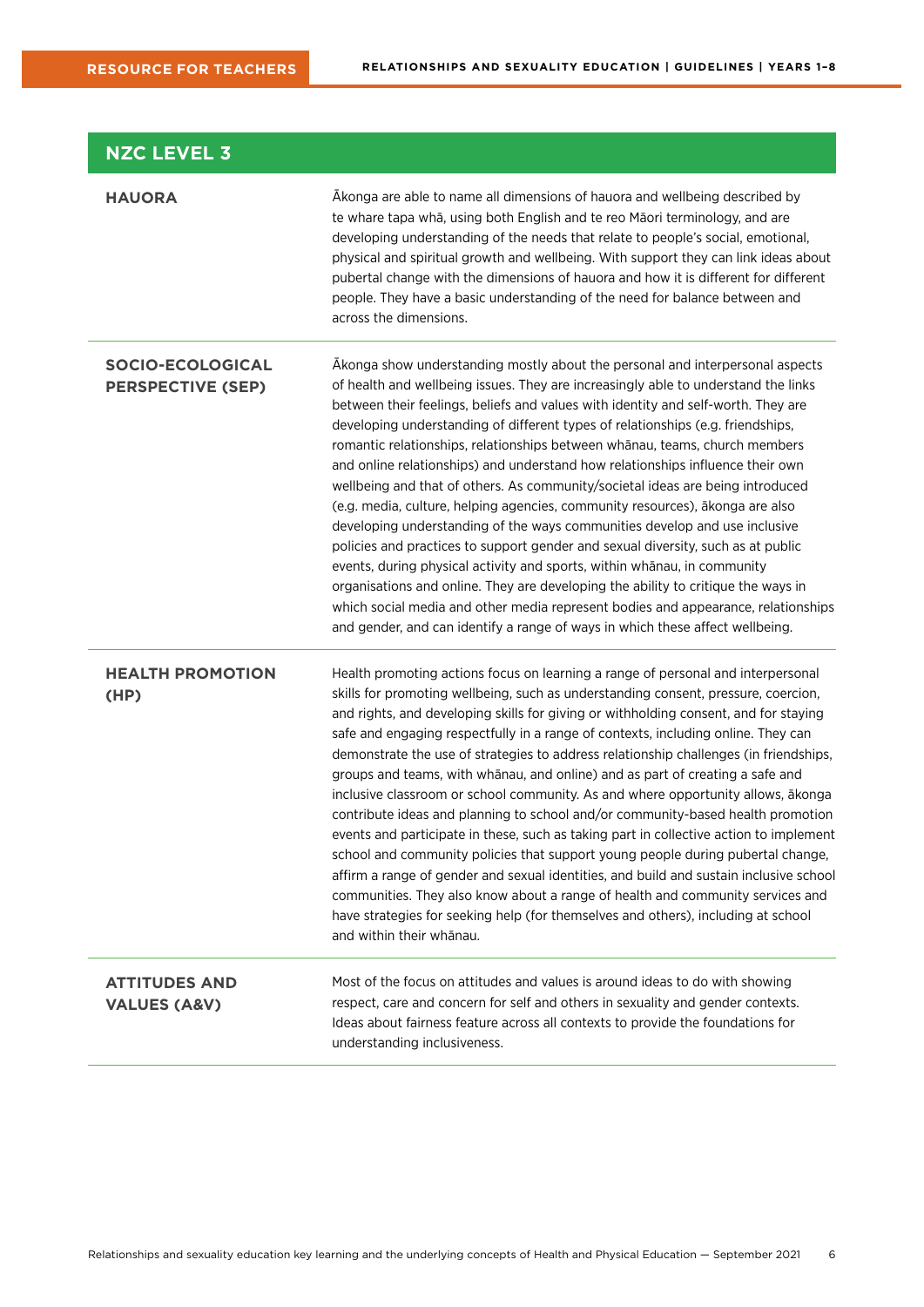| <b>NZC LEVEL 4</b>                                  |                                                                                                                                                                                                                                                                                                                                                                                                                                                                                                                                                                                                                                                                                                                                                                                                                                                                                                                                                                                                                                                                                                                                                                                                                                                     |
|-----------------------------------------------------|-----------------------------------------------------------------------------------------------------------------------------------------------------------------------------------------------------------------------------------------------------------------------------------------------------------------------------------------------------------------------------------------------------------------------------------------------------------------------------------------------------------------------------------------------------------------------------------------------------------------------------------------------------------------------------------------------------------------------------------------------------------------------------------------------------------------------------------------------------------------------------------------------------------------------------------------------------------------------------------------------------------------------------------------------------------------------------------------------------------------------------------------------------------------------------------------------------------------------------------------------------|
| <b>HAUORA</b>                                       | Akonga are able to name all dimensions of hauora and wellbeing described by te<br>whare tapa whā, using both English and te reo Māori terminology. They know about<br>pubertal change, including hormonal changes, menstruation, body development<br>and the development of gender identities. They have a basic understanding of<br>the need for balance between and across the dimensions. Akonga are developing<br>a basic understanding of conception and the various and differing approaches<br>to contraception.                                                                                                                                                                                                                                                                                                                                                                                                                                                                                                                                                                                                                                                                                                                             |
| <b>SOCIO-ECOLOGICAL</b><br><b>PERSPECTIVE (SEP)</b> | Akonga show understanding mostly about the personal and interpersonal aspects<br>of health and wellbeing issues. They are increasingly able to show understanding<br>of the way pubertal change relates to social norms around gender and sexuality,<br>as well as identify connections between wellbeing and media representations of<br>relationships, gender and bodies (including representations in social media, in films<br>and on television). They are able to relate understanding about the various forms of<br>contraception to social norms, choice, consent and wellbeing. Akonga are able to<br>understand the effects of changing relationships on wellbeing and how to manage<br>these changes. As community/societal ideas are being introduced they develop<br>understanding of the ways school and community contexts link with people's<br>gender and sexual identities, such as in relation to school procedures and rules,<br>sports and physical activities, and community facilities and environments.                                                                                                                                                                                                                     |
| <b>HEALTH PROMOTION</b><br>(HP)                     | Health promoting actions focus on learning a range of personal and interpersonal<br>skills for promoting wellbeing. These are demonstrated as part of creating a safe<br>classroom or school community, such as skills for managing intimate relationships<br>(involving attraction, desire, aroha and love) and relationship changes, including<br>changes to relationships online and using social media. This includes developing<br>knowledge and skills for exercising rights and responsibilities, the need to give<br>and receive consent and to make informed choices, and assertive communication.<br>Akonga can make plans to support their own wellbeing and that of others. As and<br>where opportunity allows, ākonga contribute ideas and planning to school and/or<br>community-based health promotion events, and participate in these, such as taking<br>action to promote an inclusive school community. They know how to access help<br>for themselves and others, and know about a range of strategies and resources that<br>support health and wellbeing and affirm diversity. They understand how these can<br>enhance wellbeing, mitigate risk, support gender and sexual identity, and promote<br>inclusion and acceptance. |
| <b>ATTITUDES AND</b><br><b>VALUES (A&amp;V)</b>     | Most of the focus on attitudes and values is around ideas to do with showing<br>respect, care and concern for self and others. Ideas about fairness feature across<br>all contexts to develop knowledge of ways to recognise situations of discrimination<br>or harassment, and what needs to change to create a more inclusive social<br>environment.                                                                                                                                                                                                                                                                                                                                                                                                                                                                                                                                                                                                                                                                                                                                                                                                                                                                                              |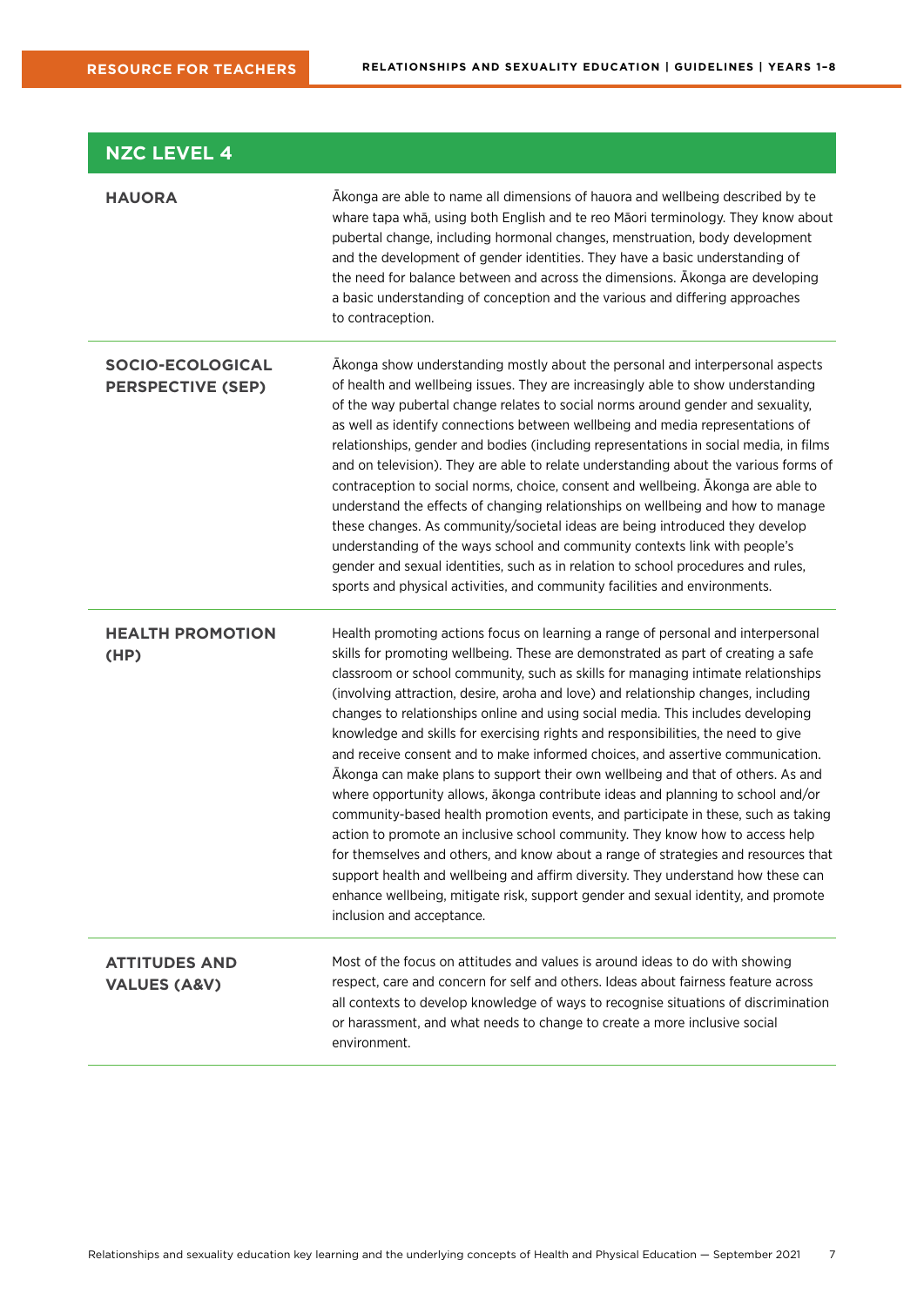| <b>NZC LEVEL 5</b>                                  |                                                                                                                                                                                                                                                                                                                                                                                                                                                                                                                                                                                                                                                                                                                                                                                                                                                                                                                                                                                                                                                                                                                                                                                                                                                                                                 |
|-----------------------------------------------------|-------------------------------------------------------------------------------------------------------------------------------------------------------------------------------------------------------------------------------------------------------------------------------------------------------------------------------------------------------------------------------------------------------------------------------------------------------------------------------------------------------------------------------------------------------------------------------------------------------------------------------------------------------------------------------------------------------------------------------------------------------------------------------------------------------------------------------------------------------------------------------------------------------------------------------------------------------------------------------------------------------------------------------------------------------------------------------------------------------------------------------------------------------------------------------------------------------------------------------------------------------------------------------------------------|
| <b>HAUORA</b>                                       | Akonga are able to apply all dimensions of hauora and wellbeing described by te<br>whare tapa wha to RSE contexts. They can confidently use the language of this<br>model using both English and te reo Māori terminology. They have understanding<br>of the need for balance between and across the dimensions, and they show some<br>ability to explain how these dimensions are interconnected, for example, in relation<br>to sexual and reproductive health and behaviours, intimate relationships, thoughts<br>and feelings, and identity and self-worth.                                                                                                                                                                                                                                                                                                                                                                                                                                                                                                                                                                                                                                                                                                                                 |
| <b>SOCIO-ECOLOGICAL</b><br><b>PERSPECTIVE (SEP)</b> | Akonga are deepening their understanding of the personal and interpersonal<br>aspects of the health and wellbeing issues in RSE contexts, and connecting these<br>ideas with a developing understanding of a range of community/societal factors,<br>such as media, culture, laws, helping agencies, community resources.                                                                                                                                                                                                                                                                                                                                                                                                                                                                                                                                                                                                                                                                                                                                                                                                                                                                                                                                                                       |
|                                                     | For example, ākonga are developing understanding of the way people's ideas about<br>love, intimacy, attraction, desire, romance and pleasure are related to wellbeing and<br>relationships, leading onto being able to analyse representations of sex, sexuality<br>and relationships in social media, advertising and entertainment in terms of their<br>impacts on relationships and wellbeing. They are developing knowledge about a<br>range of cultural approaches to issues of gender and sexuality and how these relate<br>to holistic understandings of wellbeing. This is, for example, in terms of varying<br>perspectives on contraception and reproduction for different people, such as teens,<br>heterosexual couples, same-sex couples, and single parents, as well as cultural,<br>generational and personal values related to gender and sexual identities. They are<br>also developing understanding of school and community policies, practices and<br>events that support sex, gender, and sexual diversity, and know how to take action<br>to support these policies.                                                                                                                                                                                                      |
| <b>HEALTH PROMOTION</b><br>(HP)                     | Akonga focus health promoting actions on learning a range of personal and<br>interpersonal skills for promoting wellbeing at a personal and interpersonal level.<br>These are demonstrated as part of creating a safe and inclusive school community.<br>They have skills for enhancing relationships that reflect respectful attitudes and<br>values, including skills for: strengthening personal identity, including effective<br>communication, assertiveness, negotiating intimacy, giving and receiving consent,<br>dealing with pressure, and demonstrating care and respect. As and where<br>opportunities allow, ākonga contribute planning ideas to school and/or community-<br>based health promotion events and participate in these, such as taking action when<br>representations of sex, sexuality and relationships in social media and/or advertising<br>affect their own wellbeing or that of others. They also take part in a range of<br>practices and activities (e.g. physical activity and sport, school and community<br>events, classroom activities, and interactions on social media) and reflect critically<br>on how these practices connect with issues of body image and gender norms.<br>Akonga can also develop strategies to promote inclusion and wellbeing. |
| <b>ATTITUDES AND</b><br><b>VALUES (A&amp;V)</b>     | Akonga are able to understand how attitudes and values to do with respect,<br>and care and concern for self and others, and community/society influence the<br>wellbeing of self and others. Ideas about fairness feature across all RSE contexts,<br>as does understanding about inclusiveness and being able to recognise situations<br>that are fair and inclusive, or not.                                                                                                                                                                                                                                                                                                                                                                                                                                                                                                                                                                                                                                                                                                                                                                                                                                                                                                                  |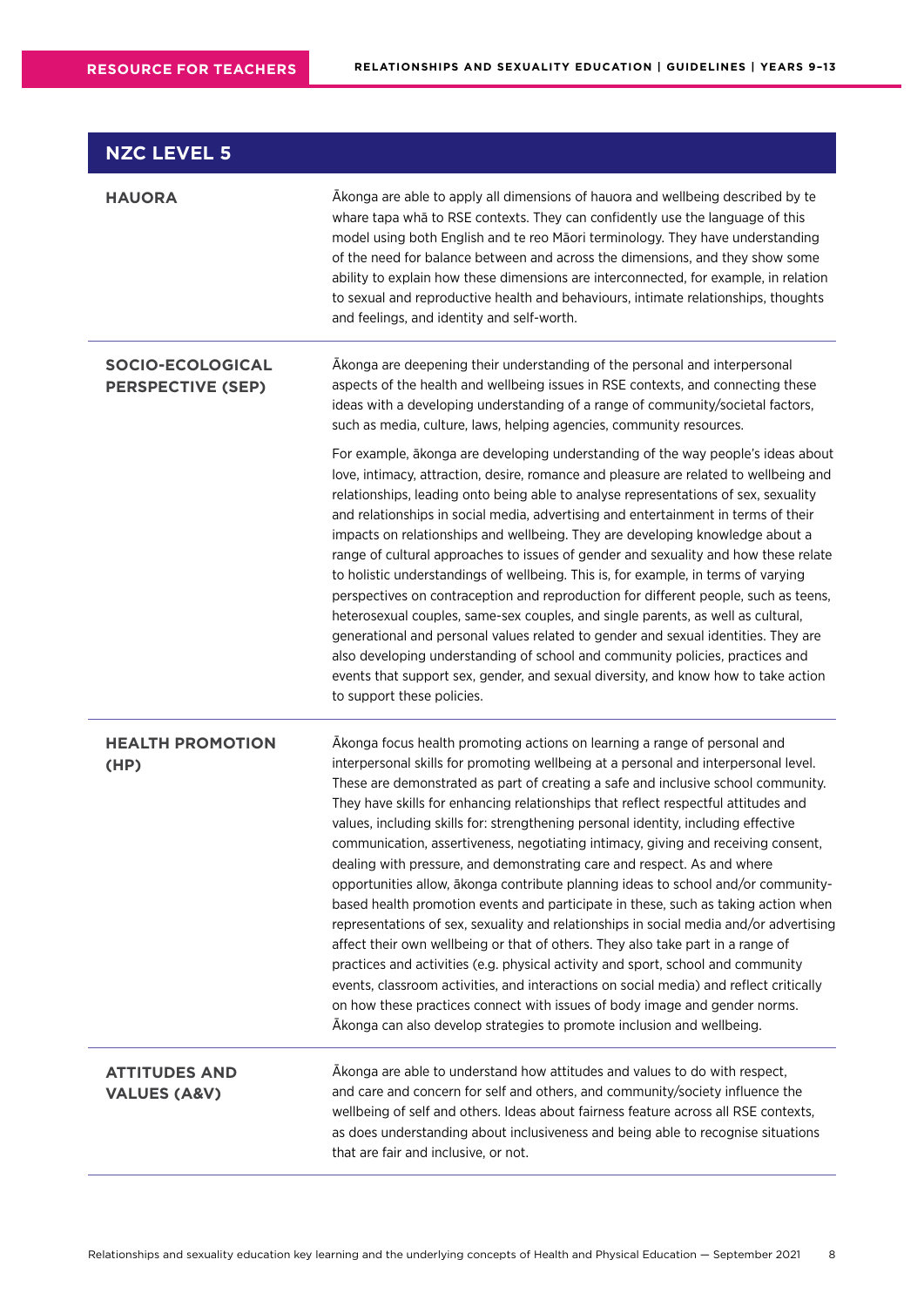## **NZC LEVEL 6 (NCEA LEVEL 1)**

| <b>HAUORA</b>                                       | Akonga are able to apply all dimensions of hauora and wellbeing described<br>by te whare tapa whā to RSE contexts, and explain how these dimensions are<br>interconnected. They show clear understanding of the need for balance between<br>and across the dimensions. Added complexity of understanding is demonstrated,<br>for example, through examining how gender and sexual identities can shift in<br>different contexts and over time. They also understand how these identities can<br>be affected by relationships, family, media, popular culture, religion, spirituality,<br>and youth cultures.                                                                                                                                                                                                                                                                                                                                                                                                                                                                                                                                      |
|-----------------------------------------------------|---------------------------------------------------------------------------------------------------------------------------------------------------------------------------------------------------------------------------------------------------------------------------------------------------------------------------------------------------------------------------------------------------------------------------------------------------------------------------------------------------------------------------------------------------------------------------------------------------------------------------------------------------------------------------------------------------------------------------------------------------------------------------------------------------------------------------------------------------------------------------------------------------------------------------------------------------------------------------------------------------------------------------------------------------------------------------------------------------------------------------------------------------|
| <b>SOCIO-ECOLOGICAL</b><br><b>PERSPECTIVE (SEP)</b> | In addition to being able to apply all dimensions of hauora and wellbeing<br>described by te whare tapa wha to RSE contexts, and explain how these<br>dimensions are interconnected, some of the more abstract ideas related to spiritual<br>wellbeing, such as identity, values and beliefs, and a having sense of belonging<br>and connectedness, are well understood and ākonga can confidently express<br>ideas related to these. They can recognise how different values affect people's<br>behaviours in intimate relationships, and can develop interpersonal skills and plan<br>strategies for responding to needs and challenges, solving problems and making<br>decisions. Akonga are able to compare concepts of love, attraction, romance,<br>pleasure, and consent from different perspectives and in different situations, and<br>can take ethical standpoints, e.g. by considering cultural values, church values,<br>family values, and the values portrayed in social media and films. They are able to<br>critique heteronormative messages and practices in the school or community and<br>recommend actions to address these. |
| <b>HEALTH PROMOTION</b><br>(HP)                     | Akonga focus health promoting actions on issues related to the learning featured<br>with the socio-ecological perspective aspects of their RSE learning. Akonga can<br>name skills used for promoting wellbeing at a personal and interpersonal level,<br>and identify community/society structures and organisations that could support<br>wellbeing in a range of contexts. Individually, ākonga are able to decide a personal<br>wellbeing goal and design a basic action plan to achieve this goal, implement<br>their plan and reflect on their actions. They have knowledge and skills to enhance<br>wellbeing in intimate relationships, including knowledge and skills about rights and<br>responsibilities, consent, decision making and problem solving, and considering<br>risks and safe sexual practices. This includes understanding which combination of<br>skills are needed for promoting wellbeing in a specific situation. Akonga can also<br>develop more complex and critical strategies to promote inclusion and wellbeing.                                                                                                 |
| <b>ATTITUDES AND</b><br><b>VALUES (A&amp;V)</b>     | Ākonga continue to develop understanding how attitudes and values to do with<br>respect, and care and concern for self and others, as well as community/society,<br>influence the wellbeing of self and others, with more connections being made<br>between these ideas. Ideas about fairness feature across all RSE contexts, as does<br>understanding about inclusiveness and being able to recognise situations that are<br>fair and inclusive, or not, and understand the reasons for this.                                                                                                                                                                                                                                                                                                                                                                                                                                                                                                                                                                                                                                                   |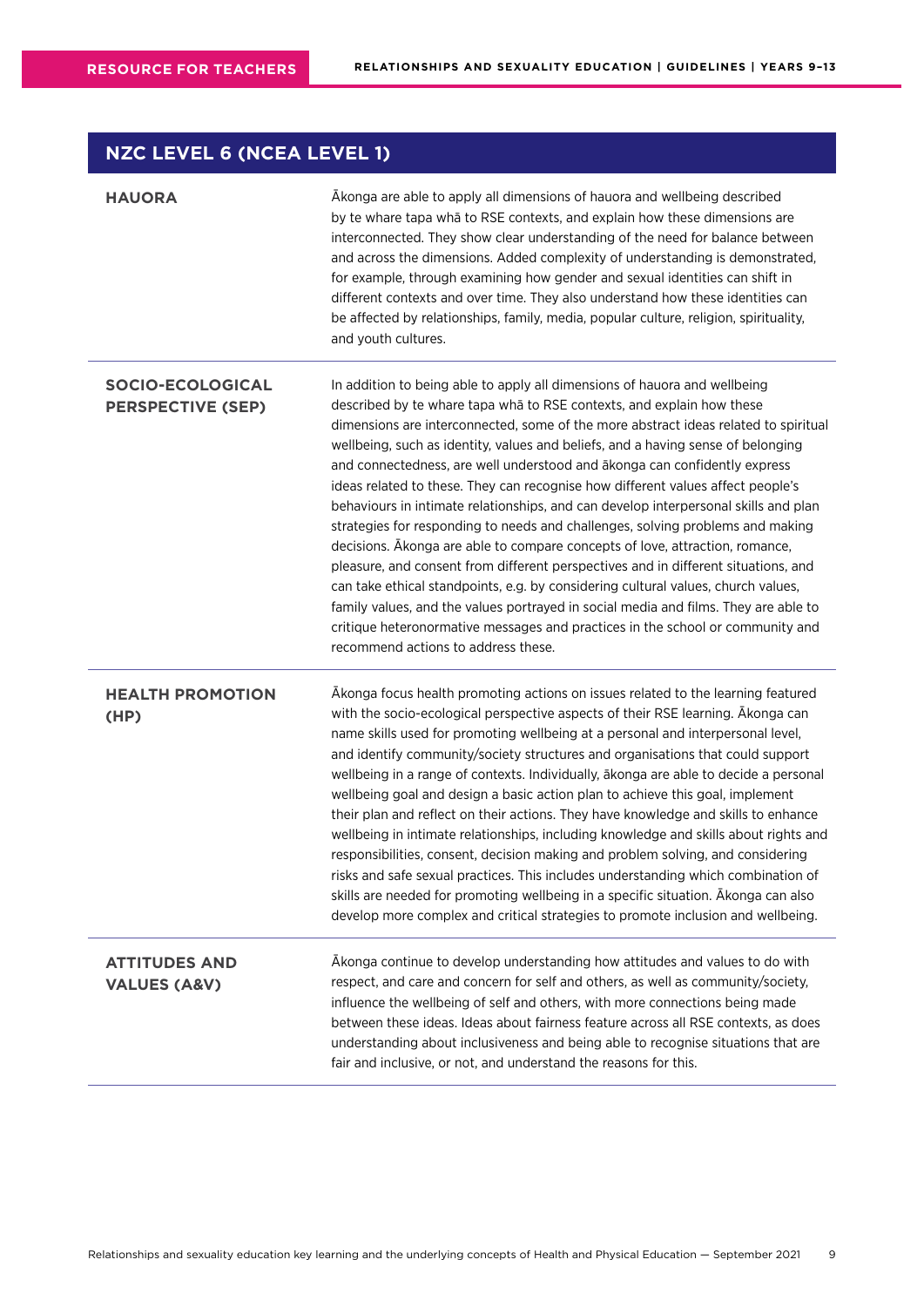## **NZC LEVEL 7 (NCEA LEVEL 2)**

| <b>HAUORA</b>                                       | The progression to levels 7 & 8 of the curriculum is shown through a holistic<br>understanding of hauora and this is evident in all student learning artefacts<br>produced in RSE learning contexts. While akonga may still unpack and explore<br>health and wellbeing contexts in relation to the dimensions and the inter-<br>relatedness of these, the expectation is that a holistic understanding of wellbeing<br>can be 'read' into student learning artefacts without them explicitly stating it like<br>they have at lower levels. Added complexity of ideas may be shown, for example,<br>though understanding how considerations of sex, gender and sexuality might<br>change across the lifespan. They may also be examining physical changes across<br>the lifespan for different people, including changes relating to fertility, menstruation<br>and the menopause, and explore the impacts of people's choices relating to<br>sexual health, e.g. choices about using contraceptives, hormone blockers or drugs,<br>and about managing with STIs. Akonga may also be exploring other theoretical,<br>indigenous and cultural models of health and wellbeing to variously compare and<br>contrast the features of each, evaluating their relevance and application to RSE,<br>and for specific populations. |
|-----------------------------------------------------|---------------------------------------------------------------------------------------------------------------------------------------------------------------------------------------------------------------------------------------------------------------------------------------------------------------------------------------------------------------------------------------------------------------------------------------------------------------------------------------------------------------------------------------------------------------------------------------------------------------------------------------------------------------------------------------------------------------------------------------------------------------------------------------------------------------------------------------------------------------------------------------------------------------------------------------------------------------------------------------------------------------------------------------------------------------------------------------------------------------------------------------------------------------------------------------------------------------------------------------------------------------------------------------------------------------------------|
| <b>SOCIO-ECOLOGICAL</b><br><b>PERSPECTIVE (SEP)</b> | Akonga focus their learning on the inter-relatedness of the personal/individual,<br>interpersonal/others, and community/societal aspects of the RSE contexts being<br>studied. They are able to analyse their own close friendships, partnerships, and<br>social interactions, and identify risks arising from intimate relationships in online<br>and offline environments, and can explain their personal values and needs (e.g. in<br>relation to dating, the influence of pornography, or issues of consent). They can<br>evaluate societal and cultural influences on partnerships, families, and childcare<br>relationships. Overall they are developing the skill of sourcing and using quality<br>evidence to support their analyses and ideas. It may not be the most critical data<br>related to the issue, but the learning artefacts show these ideas are in development.                                                                                                                                                                                                                                                                                                                                                                                                                                     |
| <b>HEALTH PROMOTION</b><br>(HP)                     | Health promoting actions suggested for a range of issues reflect the SEP and show<br>basic understanding of how these actions need to target the factors that caused<br>or influenced the RSE issue in the first place. Actions could include, for example,<br>analysing beliefs, attitudes and practices that influence choices by reinforcing<br>stereotypes (such as sexism, homophobia and transphobia) and taking action<br>to address these at school using the principles of social justice to advocate for<br>inclusive practices, or planning actions to enhance communication and wellbeing<br>in a range of RSE situations (including online situations and situations involving<br>alcohol and other drugs). Using the processes of collection action, ākonga use data<br>to decide a (school) community wellbeing goal and design an action plan to achieve<br>this goal, implement the plan, then evaluate the process and impact of their actions.                                                                                                                                                                                                                                                                                                                                                         |
| <b>ATTITUDES AND</b><br><b>VALUES (A&amp;V)</b>     | Overall, akonga have embedded ideas to do with respect, and care and concern<br>for self and others across all RSE learning. The values of social justice become<br>a key focus for learning, especially those values related to inclusiveness and<br>non-discrimination. These are explicit among the health promoting actions<br>recommended for addressing RSE issues studied.                                                                                                                                                                                                                                                                                                                                                                                                                                                                                                                                                                                                                                                                                                                                                                                                                                                                                                                                         |